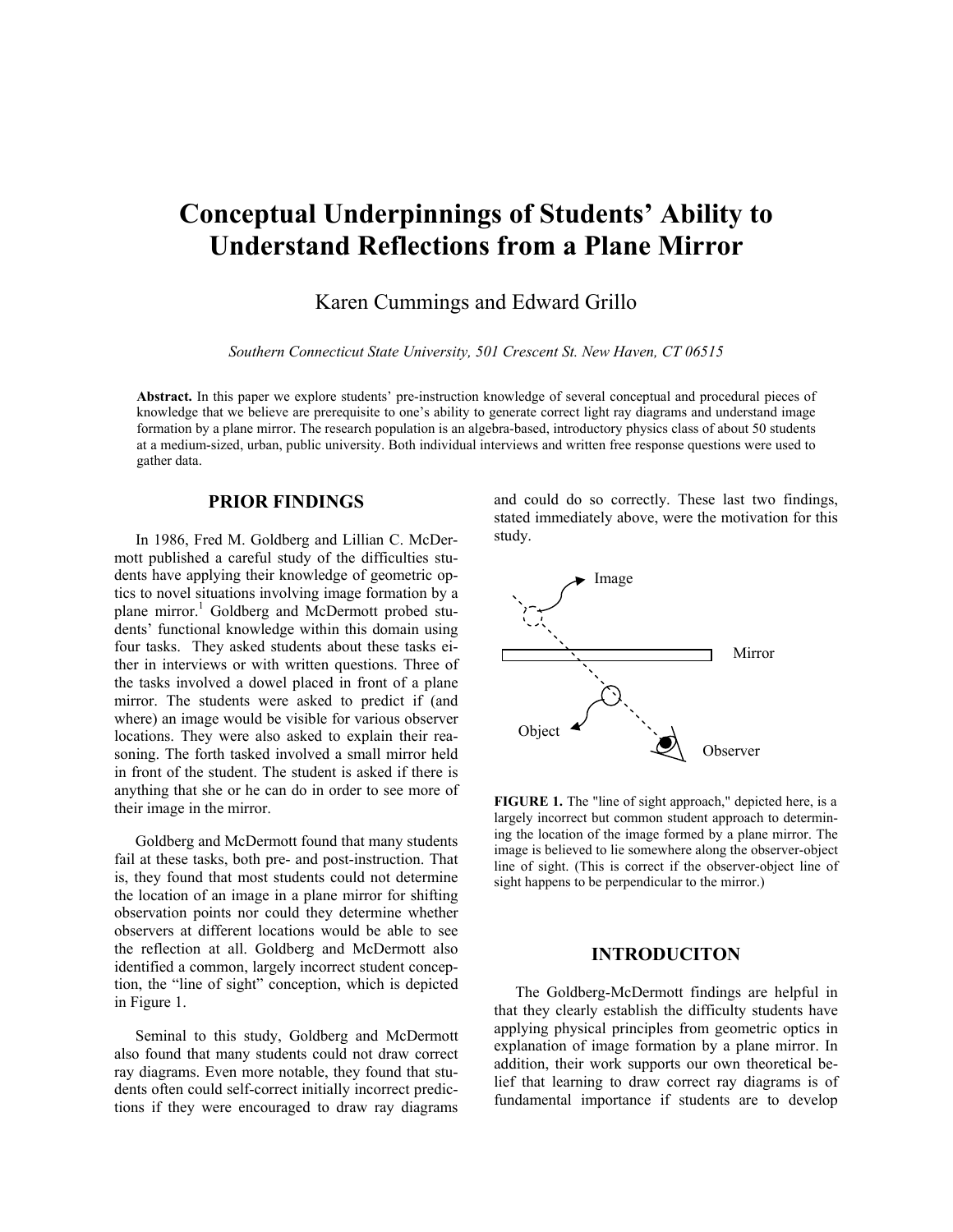functional knowledge of geometric optics. However, FINDINGS when we attempted to apply the Goldberg-McDermott findings to our own instructional practices we were left with several significant questions. Hence, this study was a preliminary attempt to answer a cluster of research questions related to students' inability to draw correct ray diagrams within the domain of reflections from a plane mirror.

Primarily, we wanted to know what piece or pieces of conceptual and/or procedural knowledge are missing or misunderstood when students fail to generate correct ray diagrams for the Goldberg-McDermott tasks. This is largely unaddressed by the Goldberg-McDermott paper. For example, do college-level, general-education students know that light is required for image formation? Do they realize that in general objects reflect light that falls on them from other sources? What are their intuitions about the reflection of light in a plane mirror?

# **STUDENT POPULATION**

This study took place at Southern Connecticut State University, a public university with approximately 12,000 students in an urban setting. The student population studied was an algebra-based introductory physics class of approximately 50 students. The study took place during the spring of 2004. The course is a terminal one-semester course taken by computer science students and biology majors who are not pre-medical students. High school physics or a conceptual physics course is a prerequisite.

# **RESEARCH TOOLS AND METHODOLOGY**

The data reported here were gathered as part of a study that employed four different sets of written, open-ended questions. The question sets were given to all students present during four fairly evenly spaced class periods. Individual student interviews were preformed periodically to clarify, verify and extend the information gained via the written responses. This approach is similar to the "hybrid" interview-written response approach used by Goldberg and McDermott in their earlier study. In each case the question sets were *not* returned to the students and the correct answers were *not* directly discussed. The first question set was given prior to any instruction in geometric optics. This "pre-instruction" assessment is the focus of this paper.

# **With Good Eyes, You Can See Anywhere.**

One of the most fundamental pieces of knowledge required for an understanding of image formation by a plane mirror is that at least some light must be present. We wondered if our population of students understood this. We probed it by asking Question #1, which is shown below along with student answers.

*Question #1: Suppose that you are in a totally closed room with only a light bulb and a mirror. There are no windows and no doors in the room. The light bulb is placed in front of the mirror but is NOT turned on. So, there is no light in the room. Will you see an image of the light bulb reflected by the mirror?*  **Student Responses: 82 % No 18 % Yes** 

Among the small group who incorrectly answered "yes" there were often statements made that "one's eyes will adjust in time and then you will be able to see (even in a room with no light at all)".

Although the number of students using this line of reasoning was small in this study, some researchers believe that they see a higher prevalence of this type of faulty reasoning in other college level populations.<sup>2</sup>

Another preliminary conceptual piece required for understanding image formation in plane mirrors is knowledge that there are light rays reflected from nearly all objects and that this is required if an object is to be imaged. This idea interested us. We hypothesize that some students may have stumbled from the start of the Goldberg-McDermott tasks because they fail to see a dowel as a source of light rays. After all, it is wooden and so neither directly produces light nor is highly reflective. In order to probe student preinstruction conceptions we asked Question #2 shown below with answers.

# **Wood Doesn't Reflect Light**

There are two noteworthy results from our study of Question #2. First, a fairly large percentage of students (62%) did not recognize a wooden table as a source of reflected light. This is, of course, a fundamental prob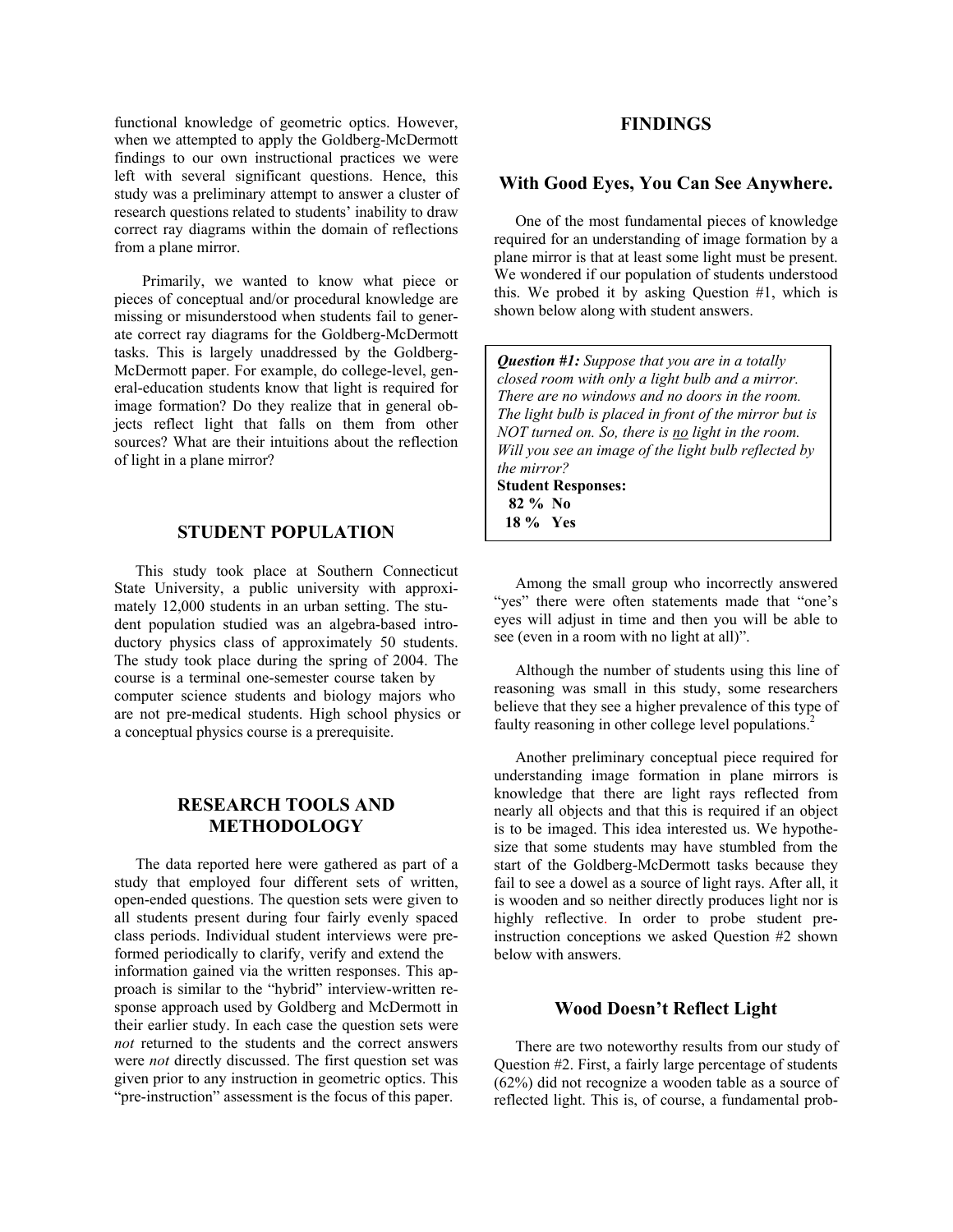lem in understanding image formation in most real situations.

**Question #2:** An object can be a "source" of light in several ways. For example, an object might produce, reflect, scatter, or transmit light from an outside source. In each case, we will call the object a "source" of light. Suppose that you are in a closed room with only a light bulb, mirror and a wooden table present. The bulb is turned on, so there is light in the room.

### Student Responses are shown in bold.

Is the bulb a source of light? If so how? 100% Yes, it produces light

Is the mirror a source of light? If so how? 81 % Yes, it reflects light 11 % Yes, it reflects light and thereby produces more light or amplifies the existing light 8% Other

Is the table a source of light? If so how? 38% Yes, it reflects light 62% No

## **Reflection is a Light Production Process**

The second noteworthy result was a student conception of the mirror as an "amplifier of light" or reflection as a light production process. For example, one student wrote in free response and confirmed verbally that she believed "the mirror's reflection produces a light". Another said "The mirror reflects the light from the bulb and multiplies its intensity." These students also drew (incorrect) ray diagrams in response to Question #3 (discussed on the following page) that were consistent with this belief. An example is shown in Figure #2.

Although the concept of reflection as a light production process was not commonly expressed in our pre-instruction study  $(11\%)$ , it did seem to exist in some form in the minds of many of the students at various points of time. For example, later in the instructional/assessment process, when students were asked to draw ray diagrams for a two-eyed observer located next to an object (as opposed to behind it), several students "developed" the idea of multiple reflective rays from a single incident ray in order to justify their predicted image location. An example diagram is shown in Figure #3.



FIGURE 2. A student response to Question #3, discussed on the next page. This student's diagram is consistent with her assertion that reflection "produces light".



FIGURE 3. Another student diagram indicating that multiple reflective rays can be produced by a single incident ray. This student did not express that belief during pre-instruction questioning. Rather, he seemed to "develop" this conception in response to novel, more difficult tasks. The "X" in the diagram marks the location the student predicts for the image.

# It Goes Out the Way It Came In.... **Only Opposite**

We had encouraging finding as well. Our students often appeared to have helpful, correct intuitions, preconceptions or remnants of knowledge from previous courses regarding the reflection of light by a plane mirror. The same is true for the path light travels in the process of image formation by a plane mirror. For example, 90% of the students questioned before instruction knew that light had to travel from the object to the mirror and then to the observer's eye in order for a reflective image to be seen.

Many students could draw correct diagrams indicating the reflection of light from a plane mirror, as probed with Question #3 shown below. In addition, 50% of students came up with a correct "law of reflection" although it was often stated in non-technical terms. For example, one student said "Whatever angle the light hits the mirror is the angle it will reflect at."